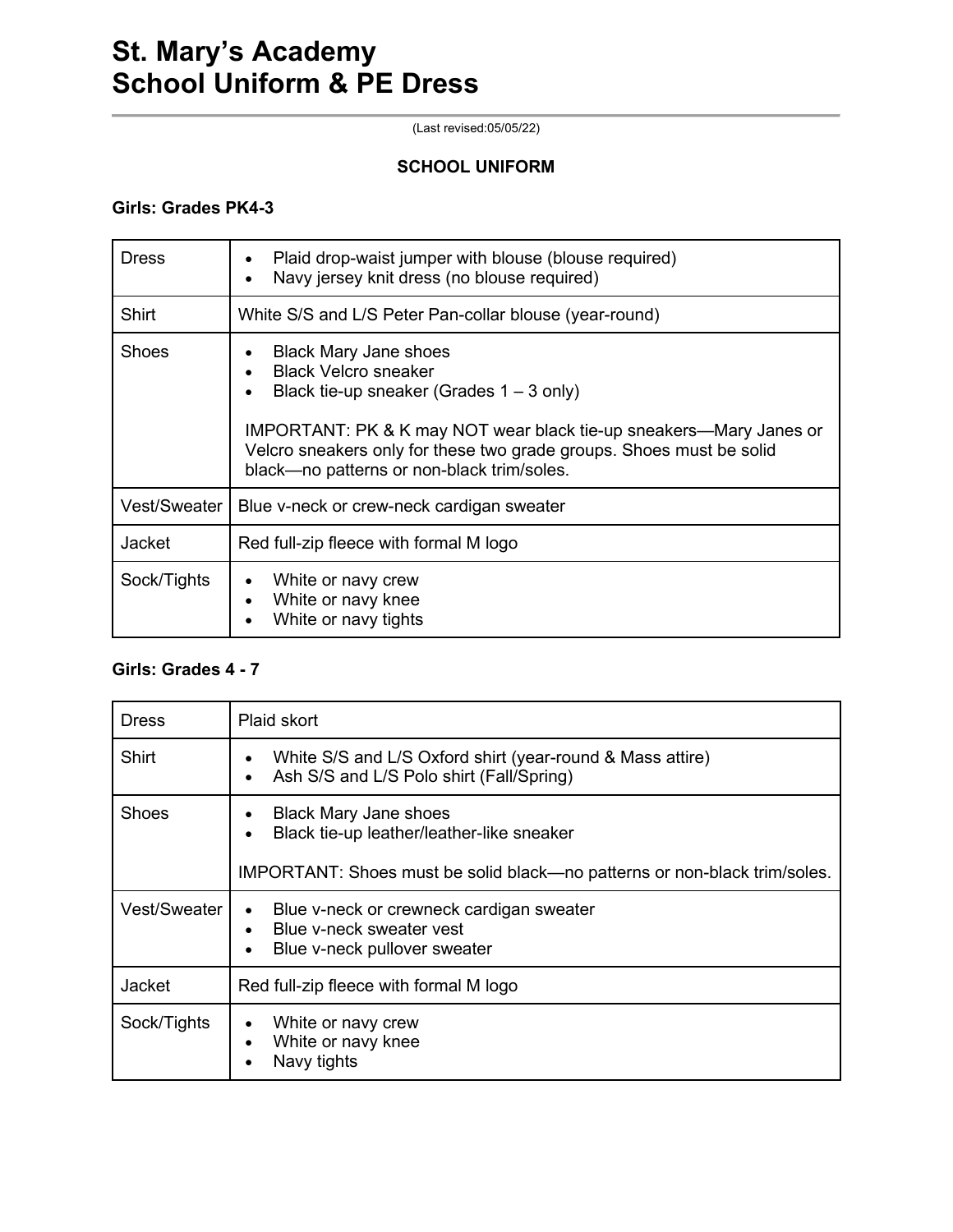| <b>Dress</b> | Plaid skort                                                                                                                                                                                                                             |
|--------------|-----------------------------------------------------------------------------------------------------------------------------------------------------------------------------------------------------------------------------------------|
| <b>Shirt</b> | White S/S and L/S Oxford shirt ((year-round & Mass attire)<br>Ash S/S and L/S Polo shirt (Fall/Spring)<br>Red S/S and L/S Polo shirt (Fall/Spring) 8th-grade privilege                                                                  |
| Shoes        | <b>Black penny loafers</b><br><b>Black moc</b><br>IMPORTANT: Shoes must be solid black—no patterns or non-black trim/soles.                                                                                                             |
| Vest/Sweater | Blue v-neck or crew-neck cardigan sweater<br>Blue v-neck sweater vest<br>Blue v-neck pullover sweater<br>OR (8th-grade privilege)<br>Red v-neck or crew-neck cardigan sweater<br>Red v-neck sweater vest<br>Red v-neck pullover sweater |
| Jacket       | Red full-zip fleece with formal M logo                                                                                                                                                                                                  |
| Sock/Tights  | White or navy crew<br>White or navy knee<br>Navy tights                                                                                                                                                                                 |

# **Girls: Grades 9 - 11**

| <b>Dress</b>        | Plaid skort<br>Navy slacks                                                                                                                                 |
|---------------------|------------------------------------------------------------------------------------------------------------------------------------------------------------|
| Shirt               | White S/S and L/S Oxford shirt (year-round and Mass attire)<br>White S/S and L/S Polo shirt (Fall/Spring)<br>٠<br>Red S/S and L/S Polo shirt (Fall/Spring) |
| <b>Shoes</b>        | <b>Black penny loafers</b><br><b>Black moc</b><br>IMPORTANT: Shoes must be solid black—no patterns or non-black trim/soles.                                |
| <b>Vest/Sweater</b> | Red v-neck or crewneck cardigan sweater<br>$\bullet$<br>Red v-neck sweater vest<br>Red v-neck pullover sweater                                             |
| Jacket              | Blue full-zip fleece with formal M logo                                                                                                                    |
| Sock/Tights         | White or navy crew (Navy crew with pants)<br>White or navy knee<br>Navy tights                                                                             |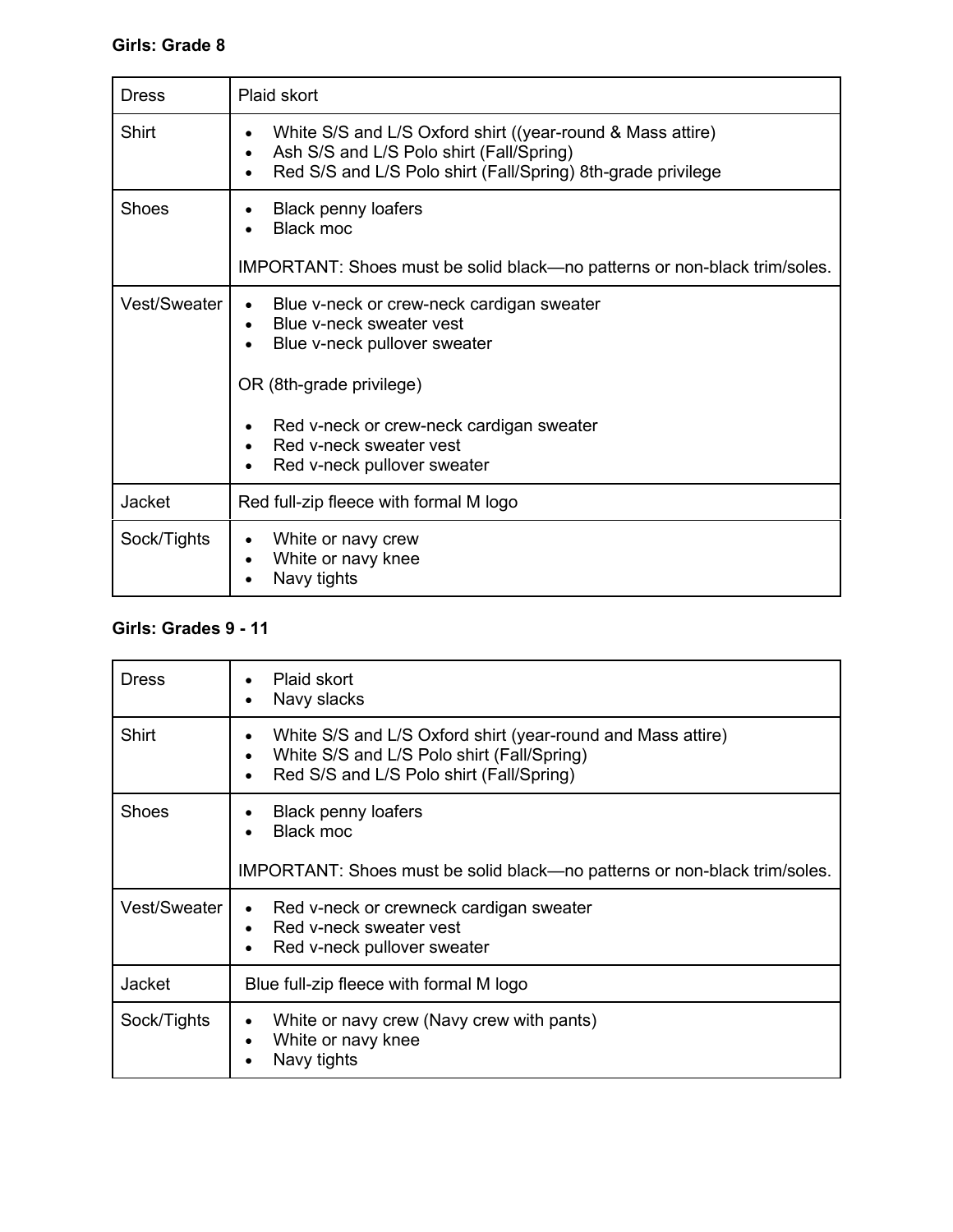# **Girls: Grade 12**

| <b>Dress</b> | Plaid skort<br>Navy slacks<br>Navy skort (Senior privilege)                                                                                                                     |  |
|--------------|---------------------------------------------------------------------------------------------------------------------------------------------------------------------------------|--|
|              | For the year 2022-2023 ONLY, St. Mary's is grandfathering in for the senior<br>girls the gray slacks and gray pleated skirt.                                                    |  |
| <b>Shirt</b> | White S/S and L/S Oxford shirt (year-round and Mass attire)<br>Red S/S and L/S Polo shirt (Fall/Spring)<br>Blue SS and L/S Polo shirt "Senior" embroidered                      |  |
| Shoes        | <b>Black penny loafers</b><br><b>Black moc</b>                                                                                                                                  |  |
| Vest/Sweater | IMPORTANT: Shoes must be solid black—no patterns or non-black trim/soles.<br>Red v-neck or crew-neck cardigan sweater<br>Red v-neck sweater vest<br>Red v-neck pullover sweater |  |
| Sweatshirt   | Navy blue sweatshirt with school logo and "Senior" embroidered                                                                                                                  |  |
| Jacket       | Blue full-zip fleece with formal M logo                                                                                                                                         |  |
| Sock/Tights  | White or navy crew (Navy crew with pants)<br>White or navy knee<br>Navy tights                                                                                                  |  |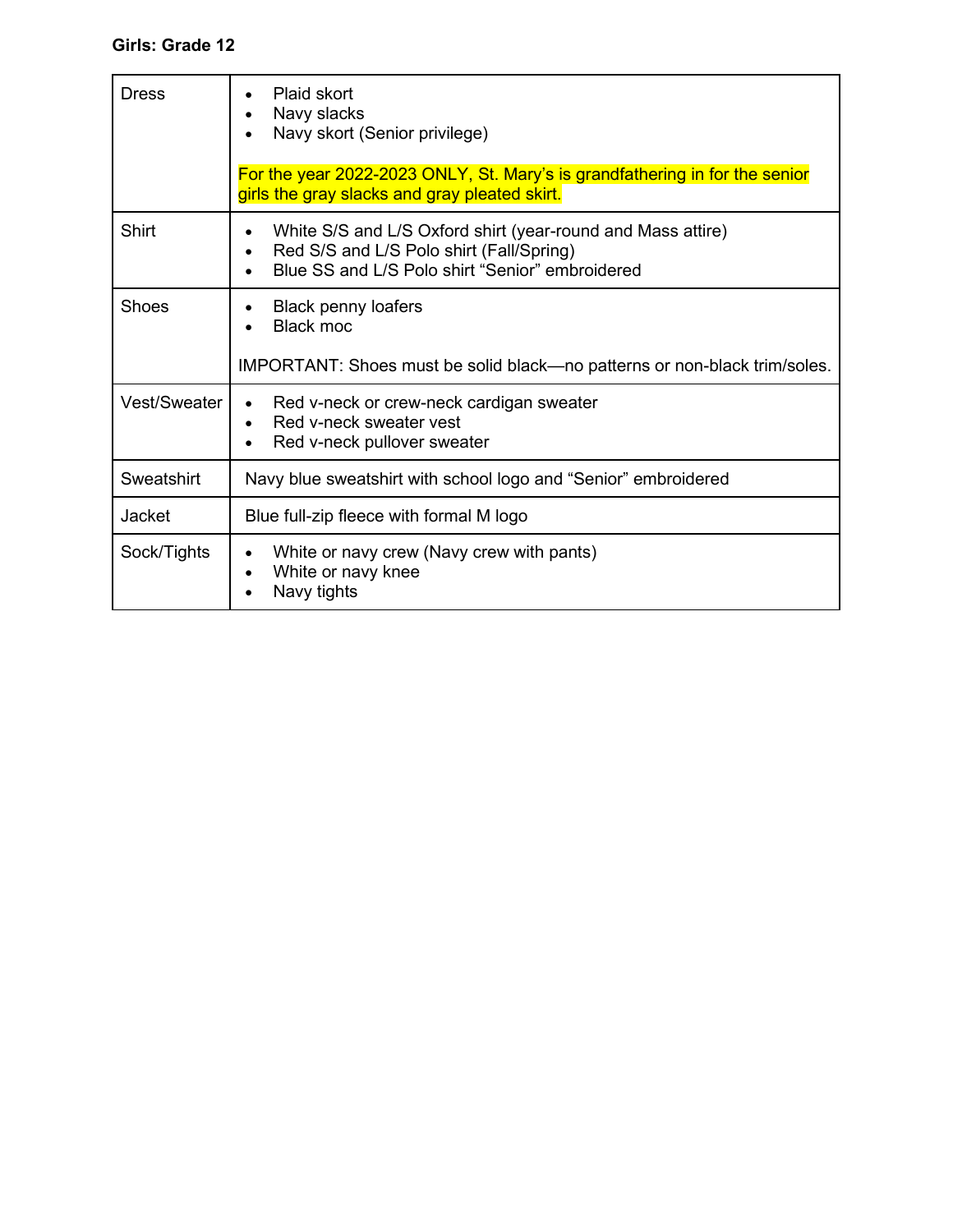| Pants         | Navy pants (year-round) - traditional or elastic waistband<br>$\bullet$<br>Navy shorts (Fall/Spring) - traditional or elastic waistband<br>$\bullet$                                                                                                                 |
|---------------|----------------------------------------------------------------------------------------------------------------------------------------------------------------------------------------------------------------------------------------------------------------------|
| <b>Shirt</b>  | <b>PK4 - K</b><br>Ash S/S and L/S Polo shirt (year-round)<br>Grades 1 - 3<br>White S/S and L/S Oxford shirt (year-round and Mass attire)<br>Ash S/S and L/S Polo shirt (Fall/Spring)                                                                                 |
| Shoes         | <b>Black Moc</b><br><b>Black Velcro sneaker</b><br>Black tie-up sneaker<br>IMPORTANT: PK & K may NOT wear black tie-up sneakers—Mary Janes or<br>Velcro sneakers only for these two grade groups. Shoes must be solid black-<br>no patterns or non-black trim/soles. |
| Vest/Sweater  | Blue v-neck cardigan<br>$\bullet$<br>Blue v-neck sweater vest<br>Blue v-neck pullover sweater                                                                                                                                                                        |
| <b>Jacket</b> | Red full-zip fleece with formal M logo                                                                                                                                                                                                                               |
| Tie           | <b>PK4 - K</b><br>No tie<br>Grades 1 - 3<br>Red with blue/gray stripes tie (traditional or clip option allowed)                                                                                                                                                      |
| <b>Belt</b>   | Black fabric/magnetic buckle or black leather belt (no leather braid)                                                                                                                                                                                                |
| Socks         | Black or navy crew                                                                                                                                                                                                                                                   |

# **Boys: Grades 4 - 7**

| Pants        | Navy pants (year-round)<br>Navy shorts (Fall/Spring)                                                    |
|--------------|---------------------------------------------------------------------------------------------------------|
| <b>Shirt</b> | White S/S and L/S Oxford shirt (year-round and Mass attire)<br>Ash S/S and L/S Polo shirt (Fall/Spring) |
| <b>Shoes</b> | <b>Black Moc</b><br>Black lace-up leather/leather-like shoe                                             |
|              | IMPORTANT: Shoes must be solid black—no patterns or non-black trim/soles.                               |
| Vest/Sweater | Blue v-neck cardigan<br>Blue v-neck sweater vest<br>Blue v-neck pullover sweater                        |
| Jacket       | Red full-zip fleece with formal M logo                                                                  |
| Tie          | Red with blue/gray stripes tie (traditional or clip option allowed)                                     |
| <b>Belt</b>  | Black leather belt (no leather braid)                                                                   |
| Socks        | Black or navy crew                                                                                      |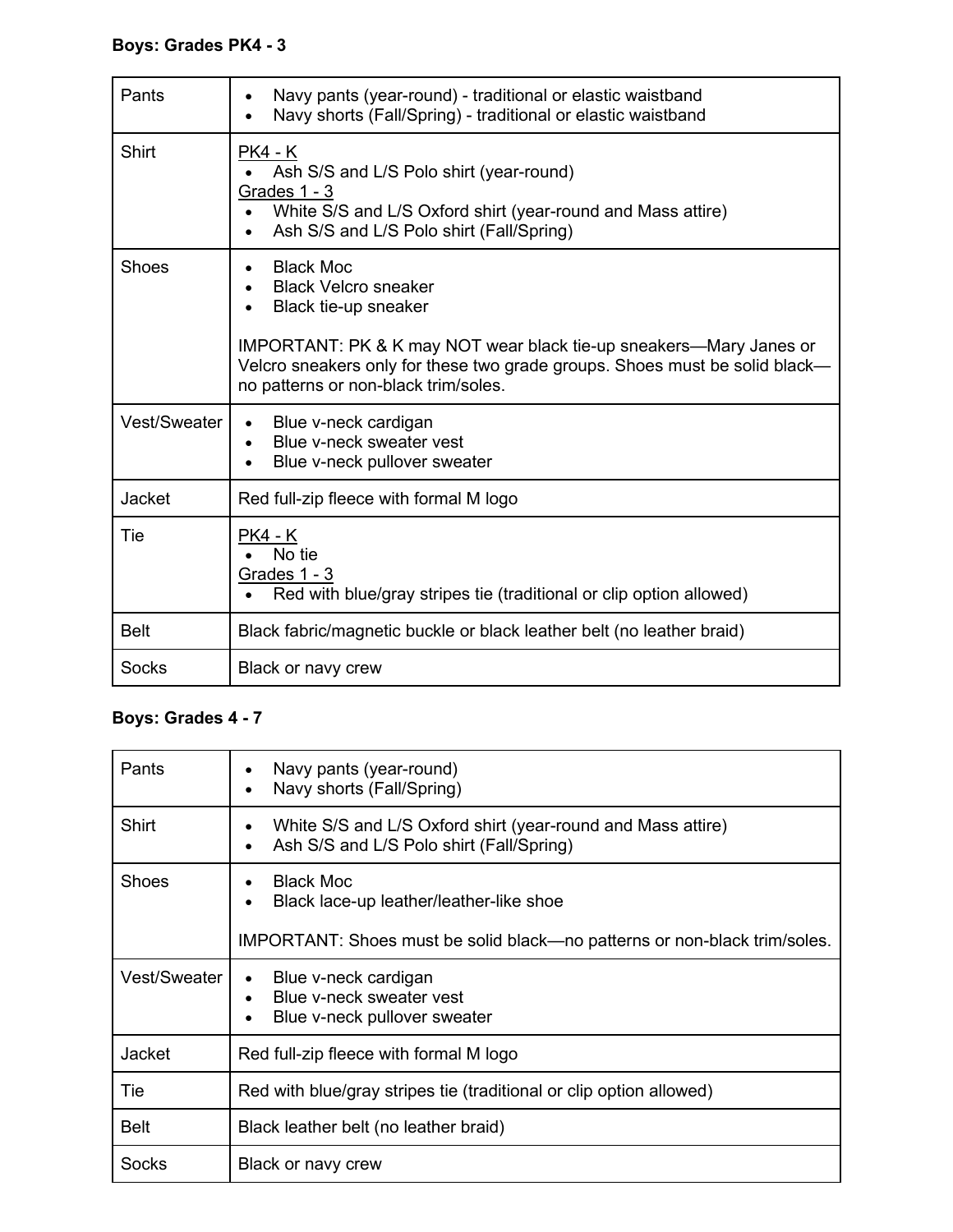# **Boys: Grade 8**

| Pants               | Navy pants (year-round)<br>Navy shorts (Fall/Spring)                                                                                                                                                                        |  |
|---------------------|-----------------------------------------------------------------------------------------------------------------------------------------------------------------------------------------------------------------------------|--|
| Shirt               | White S/S and L/S Oxford shirt (year-round and Mass attire)<br>Ash S/S and L/S Polo shirt (Fall/Spring)<br>$\bullet$<br>Red S/S and L/S Polo shirt (Fall/Spring) (8th-grade privilege)                                      |  |
| Shoes               | <b>Black Moc</b><br>Black lace-up leather/leather-like shoe                                                                                                                                                                 |  |
|                     | IMPORTANT: Shoes must be solid black-no patterns or non-black trim/soles.                                                                                                                                                   |  |
| <b>Vest/Sweater</b> | Blue v-neck cardigan<br>$\bullet$<br>Blue v-neck sweater vest<br>Blue v-neck pullover sweater<br>OR (ADD BELOW ITEMS--8th-grade privilege)<br>Red v-neck cardigan<br>Red v-neck sweater vest<br>Red v-neck pullover sweater |  |
| <b>Jacket</b>       | Red full-zip fleece with formal M logo                                                                                                                                                                                      |  |
| Tie                 | Blue with red stripes tie                                                                                                                                                                                                   |  |
| <b>Belt</b>         | Black leather (no leather braid)                                                                                                                                                                                            |  |
| Socks               | Black or navy crew                                                                                                                                                                                                          |  |

# **Boys: Grades 9 - 11**

| Pants        | Navy slacks                                                                                                                                           |  |
|--------------|-------------------------------------------------------------------------------------------------------------------------------------------------------|--|
| Shirt        | White S/S and L/S Oxford shirt (year-round and Mass attire)<br>White S/S and L/S Polo shirt (Fall/Spring)<br>Red S/S and L/S Polo shirt (Fall/Spring) |  |
| <b>Shoes</b> | <b>Black Moc</b><br>Black lace-up leather/leather-like shoe<br>IMPORTANT: Shoes must be solid black—no patterns or non-black trim/soles.              |  |
| Vest/Sweater | Red v-neck cardigan<br>Red v-neck sweater vest<br>Red v-neck pullover sweater                                                                         |  |
| Jacket       | Blue full-zip fleece with formal M logo                                                                                                               |  |
| Tie          | Blue with red stripes tie.                                                                                                                            |  |
| <b>Belt</b>  | Black leather belt (no leather braid)                                                                                                                 |  |
| Socks        | Black or navy crew                                                                                                                                    |  |